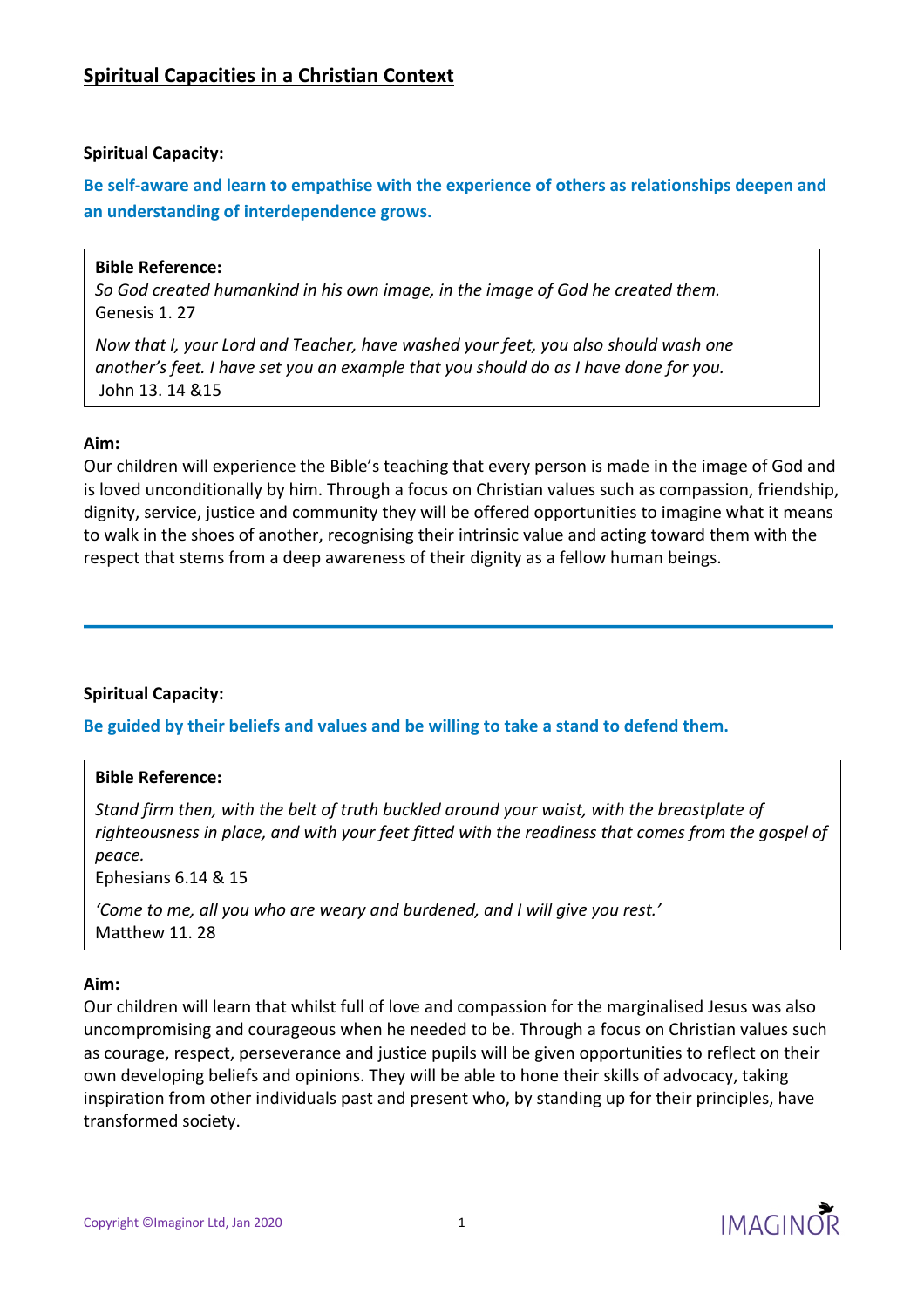# **Love themselves, care for themselves, believe in their potential to achieve and find inner strength and resilience when facing challenges.**

### **Bible Reference:**

'Be strong and courageous. Do not be afraid; do not be discouraged, for the Lord your God will be *with you wherever you go.'* 

Joshua 1. 9

*'Come to me, all you who are weary and burdened, and I will give you rest.'*  Matthew 11. 28

#### **Aim:**

Our children will experience a range of different ways of praying and in so doing will understand that they can ask God for strength and courage in the face of any challenge that they might be experiencing.

Through a focus on Christian values such as trust, perseverance, hope and peace they will develop a habit of reflecting on what they can learn through times of struggle as well as success.

## **Spiritual Capacity:**

**Exercise imagination and creativity, appreciate beauty in the world and be alive to experiences of awe and wonder.**

## **Bible Reference:**

*When I consider your heavens, the work of your fingers, the moon and the stars, which you have set in place, what is humankind that you are mindful of them, human beings that you care for them?* 

Psalm 8. 3&4

*I praise you because I am fearfully and wonderfully made; your works are wonderful, I know that full well.*  Psalm 139. 14

#### **Aim:**

Our children will learn about the Christian belief in a creator God and that, made in his likeness, each of us shares that creative potential. Through a focus on Christian values such as generosity, joy, thankfulness, courage and hope children's innate capacity for wonder, imagination and creative exploration of the natural world will be stimulated and developed.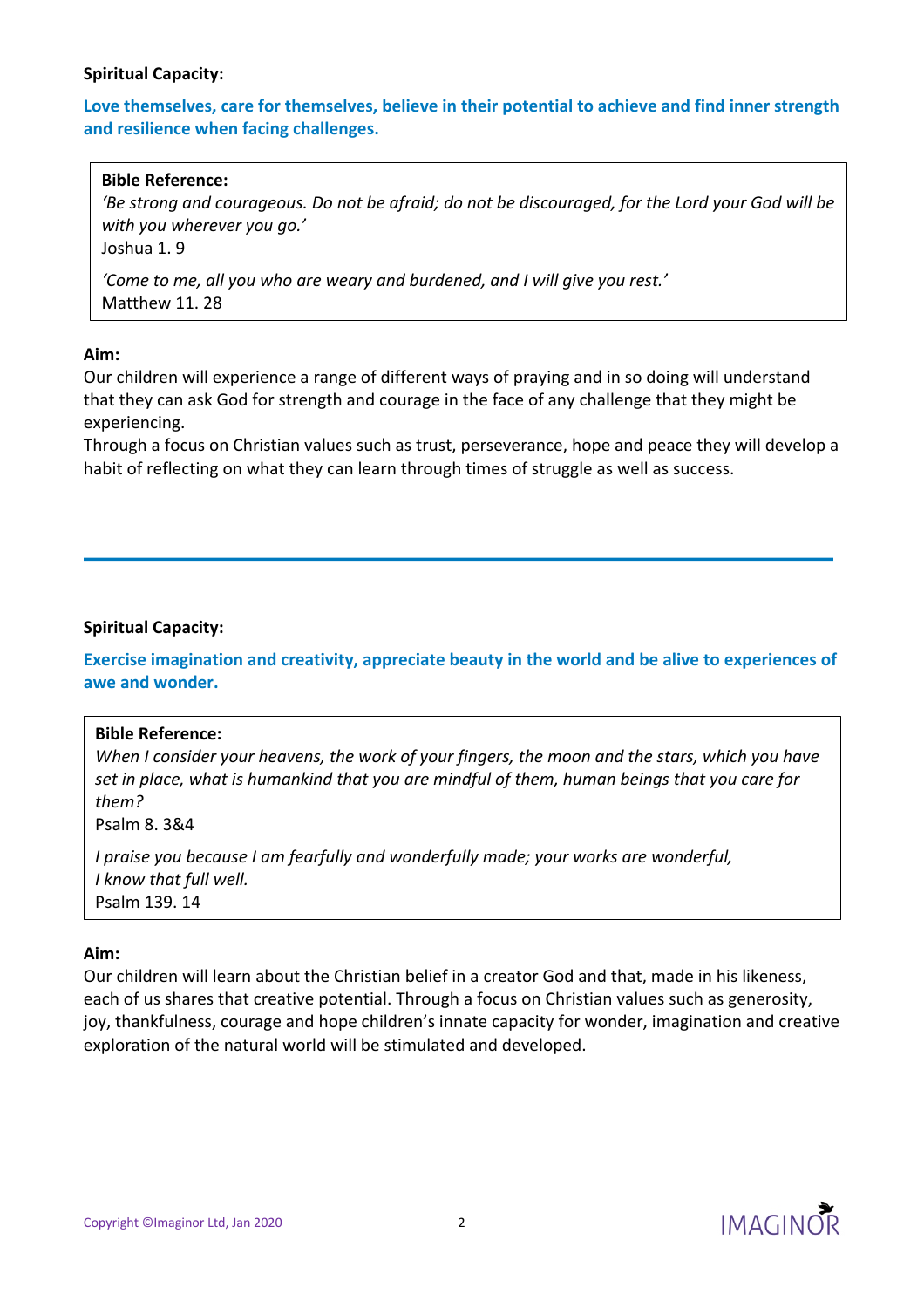# **Be intrigued by mystery and be open to an awareness of the transcendent in the whole of life.**

### **Bible Reference:**

*Just as you cannot understand the path of the wind or the mystery of a tiny baby growing in its mother's womb, so you cannot understand the activity of God, who does all things.*  Ecclesiastes 11. 5

*My thoughts are nothing like your thoughts," says the Lord. "And my ways are far beyond anything you could imagine."* 

Isaiah 55. 8

*Jesus took Peter, John and James up on a mountain to pray. And as he was praying, the appearance of his face was transformed, and his clothes became dazzling white.*  Luke 9. 28, 29

## **Aim:**

Our children, who begin school with a natural wisdom and wonder about creation will be offered opportunities to see God at work in all that he has made. They will learn that love cannot be understood in purely rational terms and therefore will recognise the significance of mystery when thinking and speaking of God. Through a focus on Christian values such as joy, respect and dignity they will build a 'language' for appreciating the transcendent in the whole of life.

## **Spiritual Capacity:**

**Be comfortable with stillness and silence and be open to engage in reflection/meditation/prayer.**

**Bible Reference:** *Be still and know that I am God.*  Psalm 46. 10 *Think about what I am saying. The Lord will help you understand all these things.* 2 Timothy 2. 7

## **Aim:**

Our children will be given opportunities to spend time in mindful reflection, meditation and prayer. They will become familiar with stilling strategies to help them cultivate an inner calm and to prepare for prayer. Through focusing on Christian values such as wisdom, hope, joy and peace, they will be invited to reflect on things in their experience that they find puzzling or intriguing as well as some of the big questions of life.

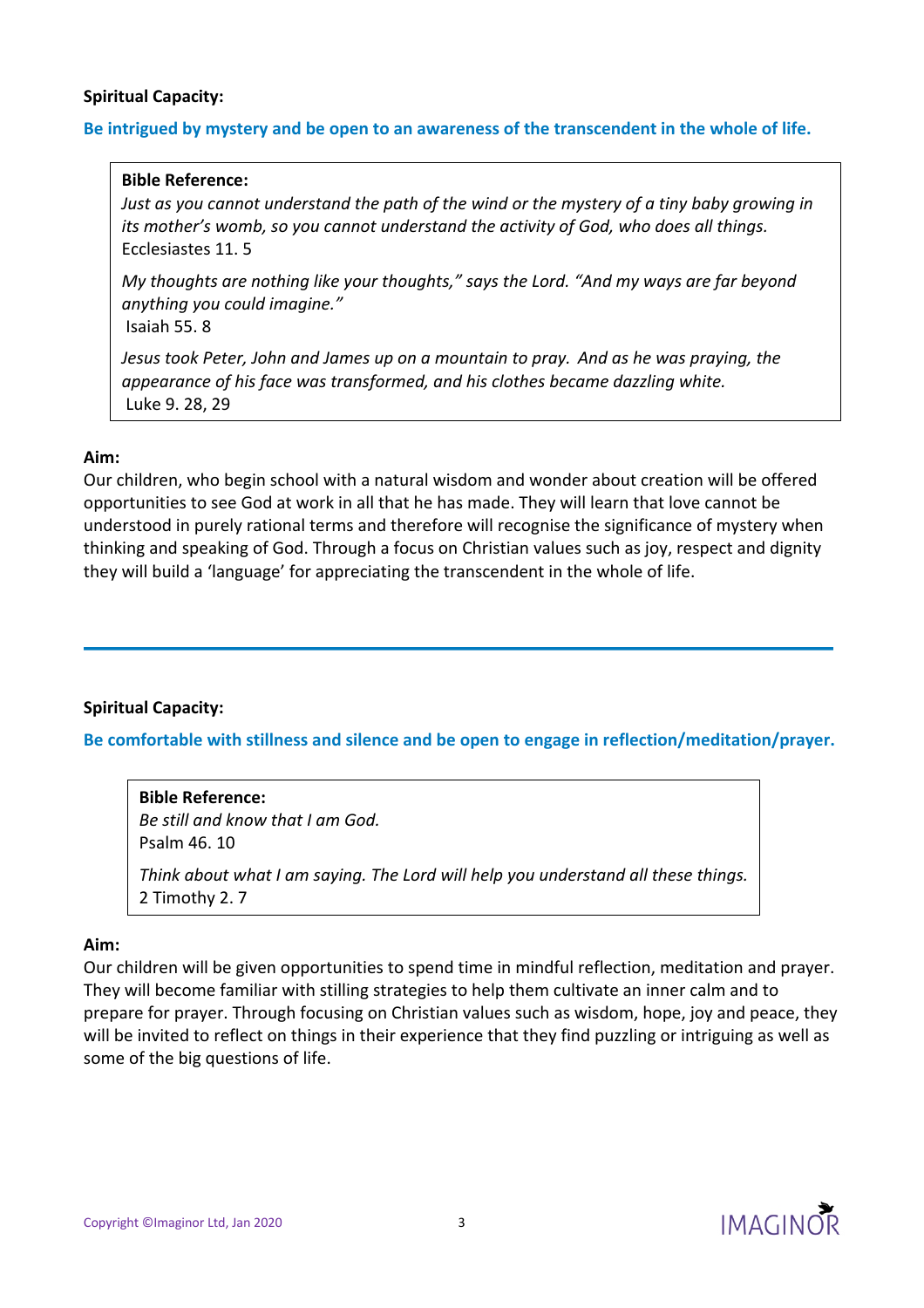### **Be ready to say sorry when mistakes are made, to forgive themselves and to forgive others.**

#### **Bible Reference:**

*The Lord is merciful and compassionate, slow to get angry and filled with unfailing love.*  Psalm 145. 8

*Bear with each other and forgive one another if any of you has a grievance against someone. Forgive as the Lord forgave you*. Colossians 3. 13

#### **Aim:**

Our children will learn that nothing is beyond the scope of God's forgiveness. They will be helped to appreciate how Jesus made forgiveness possible for all people through his sacrificial death and resurrection. Through a focus on Christian values such as hope, compassion, forgiveness and trust children will begin to understand what is involved in offering forgiveness to others and also being able to accept forgiveness *from* others.

## **Spiritual Capacity:**

Be willing to take risks and to reflect, learn and grow following experiences of failure as well as **success.**

#### **Bible Reference:**

David replied, "The Lord who rescued me from the paw of the lion and the paw of the bear will *rescue me from the hand of this Philistine."*  1 Samuel 17. 37

*Meanwhile, Zacchaeus stood before the Lord and said, "I will give half my wealth to the poor,* Lord, and if I have cheated people on their taxes, I will give them back four times as much!" Luke 19. 8

#### **Aim:**

Our children will reflect on the person of Jesus who took huge risks to ensure he completed his mission which at first appeared to be a complete failure yet ultimately was transformed into victory.

Through a focus on Christian values such as courage, justice, hope, trust and truthfulness they will consider what might be sufficient reasons for taking risks in the light of what they have learned from past experiences.